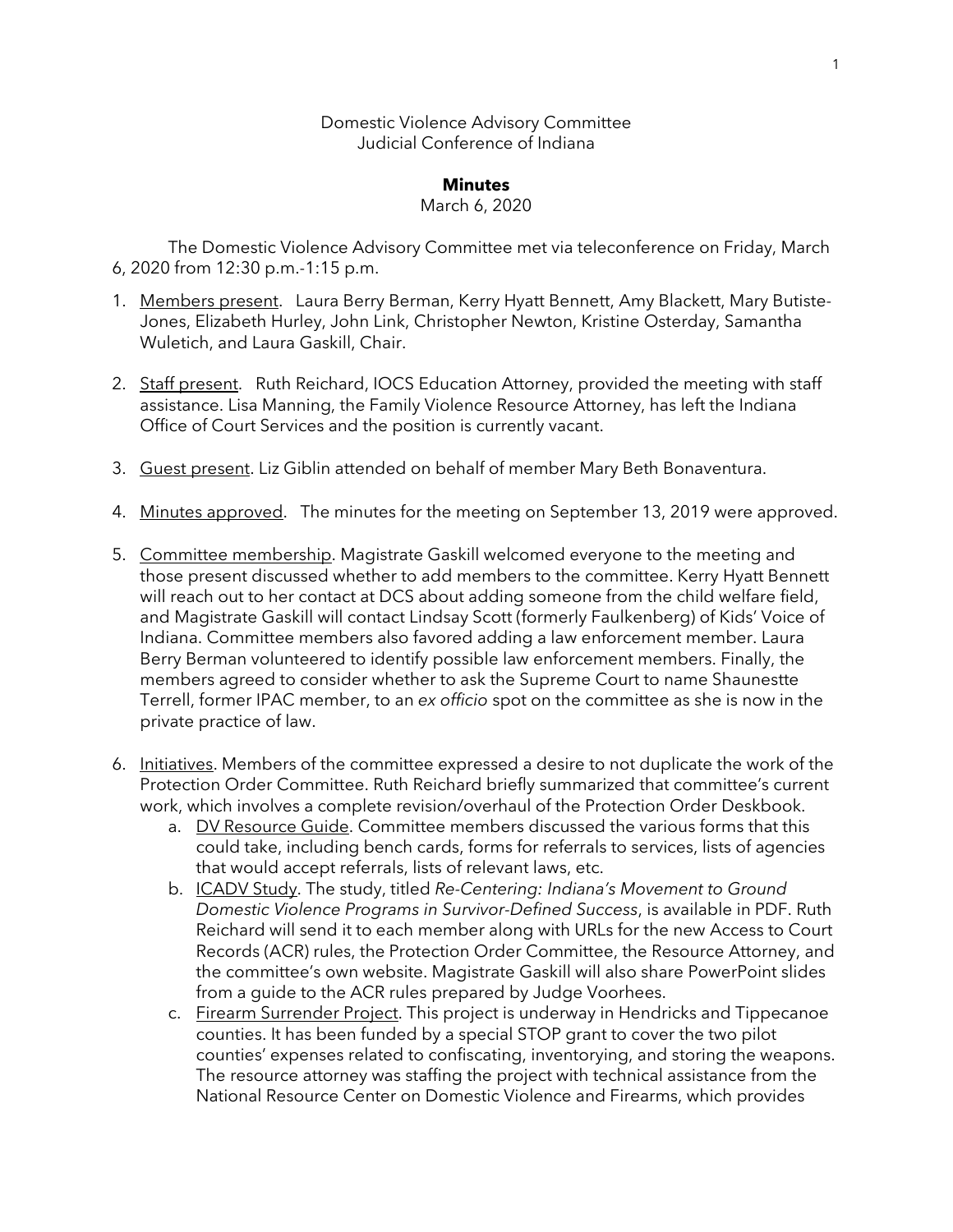sample forms, protocols, and best practices in this area. Committee members noted that Indiana judges would welcome resources in this area, especially guidance on best practices and working with local law enforcement. This may be appropriate content for a bench card.

- 7. Judicial education. Committee members view this as an evolving subject and agreed to place this on the agenda for discussion at the next meeting.
- 8. Next meetings. Members of the committee agreed to meet again on Friday, July 10, 2020 and Friday, September 11, 2020, both from 12:30 p.m. – 3:30 p.m. at the Indiana Office of Court Services, 251 N. Illinois Street, North Tower, Suite 800, Indianapolis.

Respectfully submitted,

Ruth Reichard Education Attorney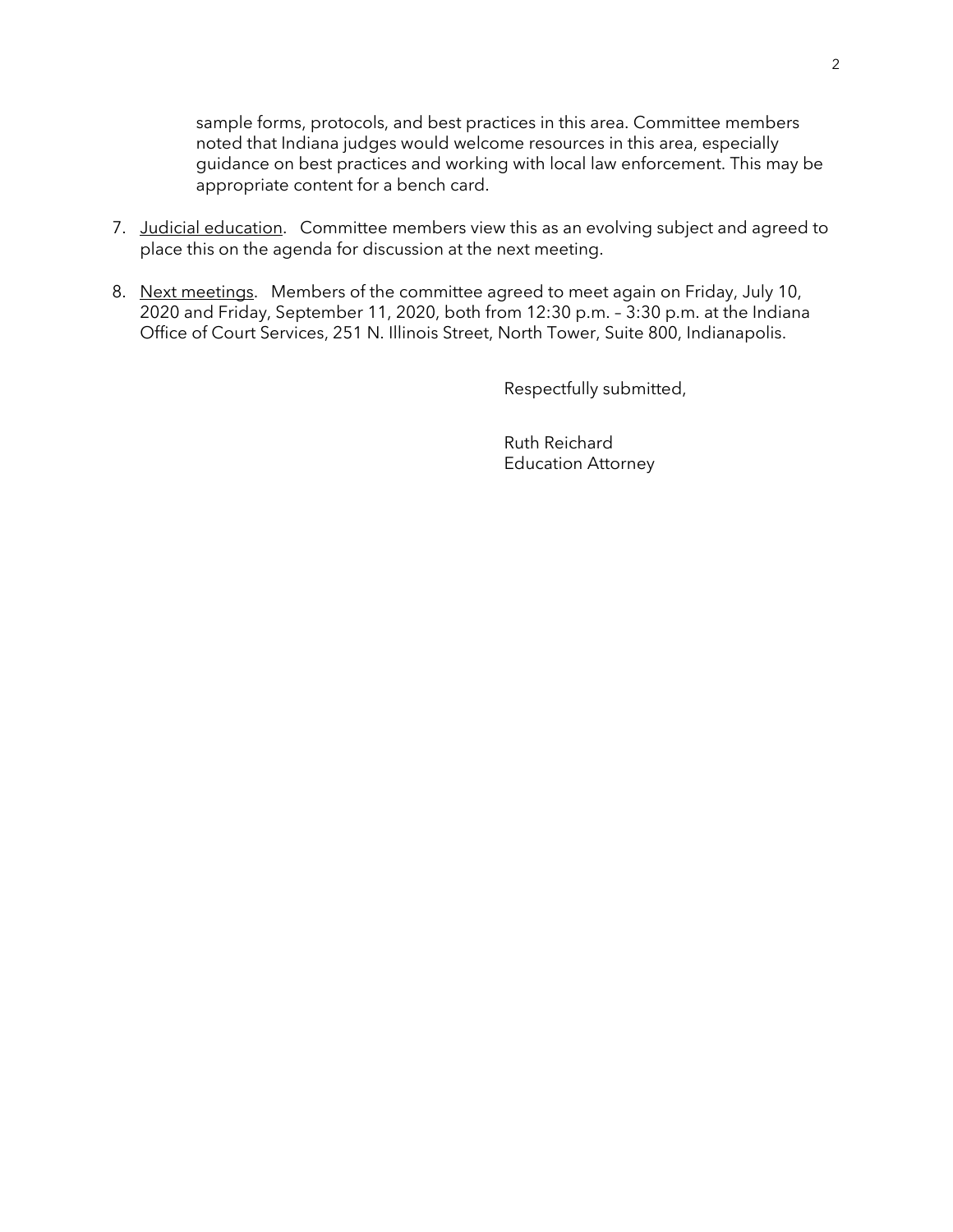# **Domestic Violence Advisory Committee Meeting/Conference Call**

## **Minutes**

## **Friday, September 11, 2020**

-----------------------------------------------------------

The Domestic Violence Advisory Committee met via teleconference on Friday, September 10, 2020 from 12:30 p.m.-3:30 p.m.

- 1. Members Present: Mag. Laura Gaskill, Chair; Hon. Torrey Bauer, Laura Berry, Kerry Bennett, Amy Blackett, Judge Elizabeth Hurley, Mag. Melissa Kramer, Hon. Kristine Osterday, Mag. Samantha Wuletich Mary Butiste-Jones
- 2. Staff Present: Melissa Arvin, IOCS
- 3. Minutes Approved: Minutes from March 6, 2020 Meeting were approved
- 4. Ideas for Additional Members:
	- $\triangleright$  Probation officer(s)–Judge Hurley is reaching out to chief probation officer in St. Joe
	- Law enforcement officer—Captain David Younce, ILEA
	- Children's representative—Lindsay Faulkenberg Smith, President/CEO of Kid's Voice Indiana
	- Shaunestte Terrell, Cohen & Malad, former IPAC/MCPO and former PD

We will invite the named individuals to the next meeting to see if they would like to attend and be a part of the group.

**Note:** New members must be appointed by the Indiana Supreme Court (Ind. Admin. R. 4(C)).

- 5. Domestic Violence Bench Book
	- a. Discussed the chapters that we have and what additions would be good.
		- i. Strangulation
			- ii. Neurobiology of Trauma/Trauma informed questioning
		- iii. ACES
	- b. All committee members please review the chapter descriptions and see if you would like to write any of those chapters. Please also let us know what additions you would like to see.
- 6. Initiatives:
	- > Firearm Surrender Project
		- o Discussed practices and procedures
		- o Reaching out to those with a process on surrender to see what best practices are
		- o All current firearms forms will be sent to the group